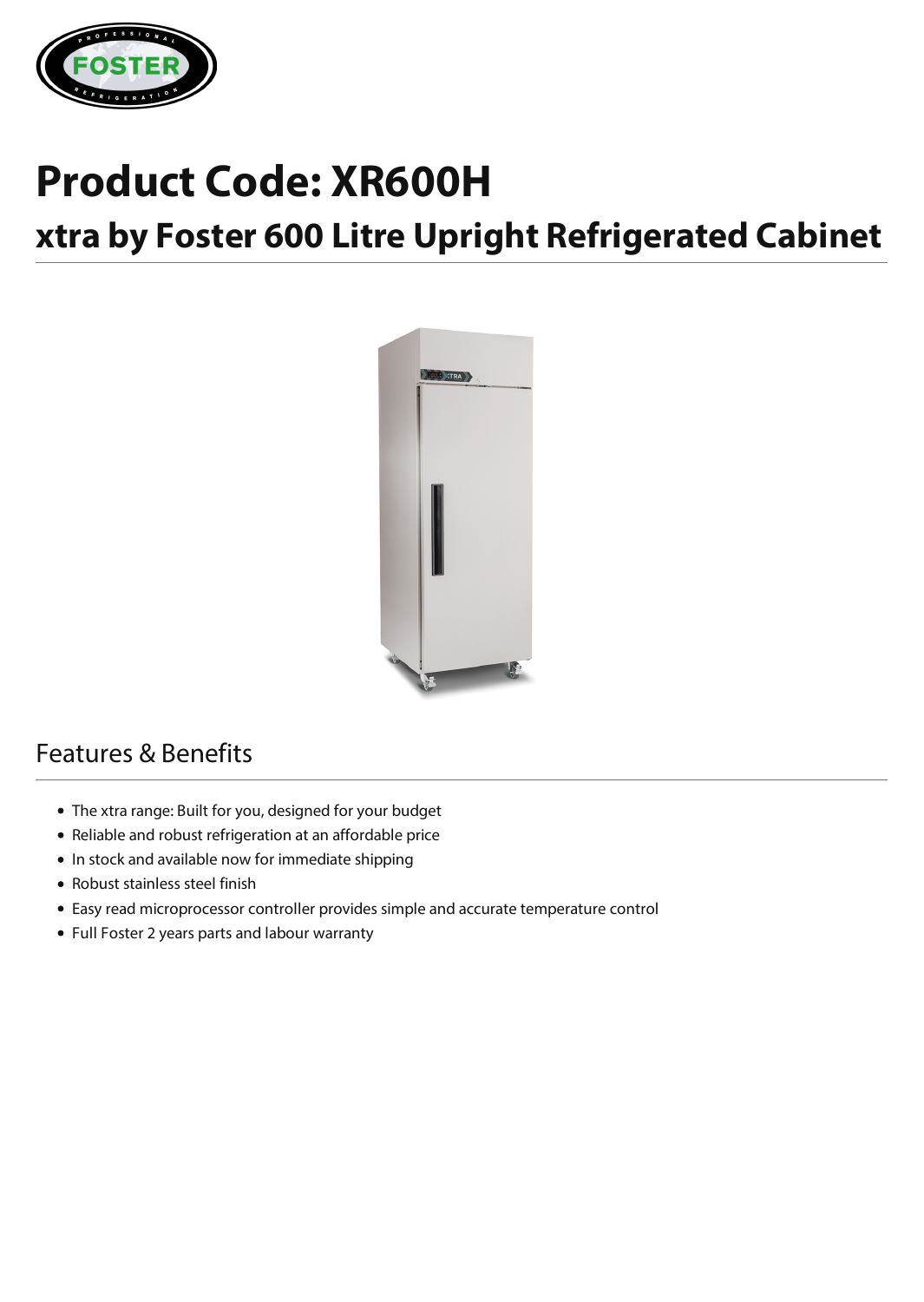| Shelving                             |          | <b>Doors</b>                 |          |                 |
|--------------------------------------|----------|------------------------------|----------|-----------------|
| <b>Additional GN2/1 Shelf</b>        | Option   | <b>Solid</b>                 | Standard | <b>R290 - E</b> |
| <b>Electrical &amp; Service Data</b> |          | <b>Left Hand Hinged Door</b> | Option   | R134a-          |
| <b>Connect Load</b>                  | 300      | Specification                |          |                 |
| 230/50/1                             | Standard | Refrigerator +2/+8°C         | Standard | $s/s$ ext $8$   |
| 220/60/1 Electrical Supply           | Option   | Width (mm)                   | 675      |                 |
| <b>Fuse Required (A)</b>             | 10       | Depth (mm)                   | 850      |                 |
| <b>Refrigerant Charge (kg)</b>       | 0.150    | Height (mm)                  | 1985     |                 |
| Energy                               |          | <b>Gross Volume (Ltr)</b>    | 600      |                 |
| kWh (24 hours)                       | 1.9636   |                              |          |                 |
| <b>AEC</b>                           | 822.86   |                              |          |                 |
| <b>Nett Volume</b>                   | 440.3    |                              |          |                 |

### Refrigeration

| <b>R290 - Energy Efficient</b> | Standard |
|--------------------------------|----------|
| R134a - Industry Standard      | Option   |

### Finish

| s/s ext & alu int | Standard |
|-------------------|----------|
|                   |          |

## Footnotes

**Energy Grade** D

**Global Warming Potential** 1430

**Energy Efficiency Index** 61.76

- Extra shelf and pair of trayslides available as an option
- $\bullet$